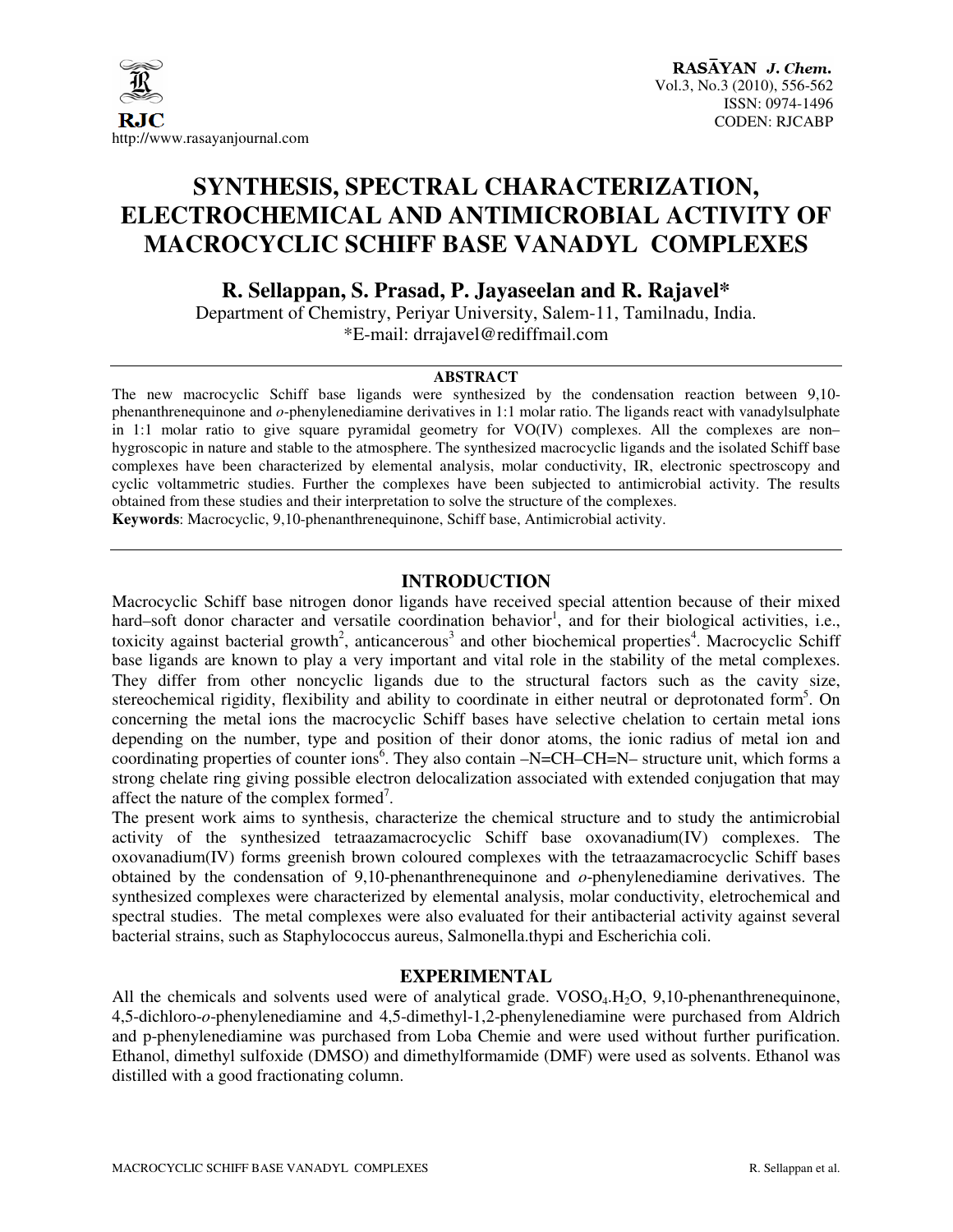The elemental analyses were performed using a Carlo–Eraba 1106 instrument. Molar conductances of the complexes in DMF solution were measured with ELICO CM 185 conductivity Bridge. The infrared spectra were recorded on the Perkin Elmer FT-IR-8300 model spectrometer using KBr disc in the region  $4000-400$  cm<sup>-1</sup>. Electronic absorption spectra in the ultraviolet(UV)–Visible range were recorded on Perkin Elmer Lambda-25 between 200 and 800 nm by using DMF as the solvent.

All voltammetric experiments were performed with a CHI 760 electrochemical analyzer, in single compartmental cells using tetrabutylammonium perchlorate as a supporting electrolyte. The redox behavior of the complexes has been examined at a scan rate of  $0.1 \text{ Vs}^{-1}$  in the potential range +2.0 to –2.0 V. A three-electrode configuration was used, comprising a glassy carbon electrode as the working electrode, a Pt-wire as the auxiliary electrode, and an Ag/AgCl electrode as the reference electrode. The electrochemical data such as cathodic peak potential (Epc) and anodic peak potential (Epa) were measured.

The antibacterial activity of the complexes of  $Cu(II)$ ,  $Ni(II)$  and  $Mn(II)$  were checked by the disc diffusion technique<sup>8</sup>. This was done on Staphylococcus aureus, Salmonella thypi and Escherichia coli at 37°C. The disc of Whatmann no.4 filter paper having the diameter 8.00 mm were soaked in the solution of compounds in DMSO (1.0 mg cm<sup>-1</sup>). After drying it was placed on nutrient agar plates. The inhibition areas were observed after 36 hours. DMSO was used as a control and Streptomycin as a standard.

## **Synthesis of Ligands**

To a stirring solution of *o*-phenylenediamine and substituted *o*-phenylenediamine (4,5-dichloro-*o*phenylenediamine, 4,5-dimethyl-1,2-phenylenediamine) in methanol (25 ml), hydrochloric acid (2 ml; 2M) and 9,10-phenanthrenequinone in methanol (25 ml) was added drop wise with constant stirring and the mixture was boiled under reflux for 5 hrs<sup>9</sup>. The product was filtered off, washed with methanol, and dried in vacuum. Synthesis pathway is shown in Figure 1.

## **Synthesis of Complexes**

A solution of ligand [9,10-phenanthrenequinone, *o*-phenylenediamine] (0.01 mol) in acetonitrile (25 ml) were separately added dropwise to a stirred acetonitrile solution (25 ml) of vanadyl sulphate (0.01 mol; 0.163g) at 50°C, giving colored product. The product was filtered off, washed with acetonitrile, and dried under vacuum at room temperature. The same procedure was adopted for the synthesis of other two complexes. Synthesis pathway is shown in Figure 2.

# **RESULTS AND DISCUSSION**

The synthesized macrocyclic ligands and their complexes were checked by comparing the TLC with the starting materials, which results a single spot different from the starting materials, confirms the formation and the purity of the ligands and their complexes. Solubility of the ligands and their complexes were studied in various organic solvents. The ligands were soluble in non polar organic solvents and partially soluble in methanol. The complexes were soluble in DMF and DMSO. The sharp melting points show the purity of the ligands and their complexes.

The elemental analyses data were presented in Table 1. From the presented data the 1:1 ligand to metal stiochiometric for the complexes is concerned. The elemental analysis data was compared with that of such a formulation, which is expected to give rise to neutral complexes. Further the analytical data of the complexes are also in good agreement with the formula proposed.

The conductivity measurements were performed to establish the charge type of the complexes. The molar conductance of the metal complexes  $(1x10^{-3}M)$  in DMF at room temperature. The observed molar conductance values are presented in Table 1. The complexes of oxovanadium(IV) presently reported are electrolytes, confirming the ionic structure proposed. The results were compared with the literature values in arriving at this conclusion $10$ .

IR spectra are useful to assign the structure of the ligands and the mode of coordination. The IR spectrum of the free ligands shows absorption bands in the frequency range 1613–1588 cm<sup>-1</sup> assigned to C=N stretching mode<sup>11</sup>. This band is shifted to lower wave numbers in the complexes indicating the participation of the azomethine nitrogen in coordination<sup>12</sup> (M–N). New band was found in the spectra of the complexes in the region  $431-442$  cm<sup>-1</sup> which was assigned to  $\nu(M-N)$  stretching vibrations. A further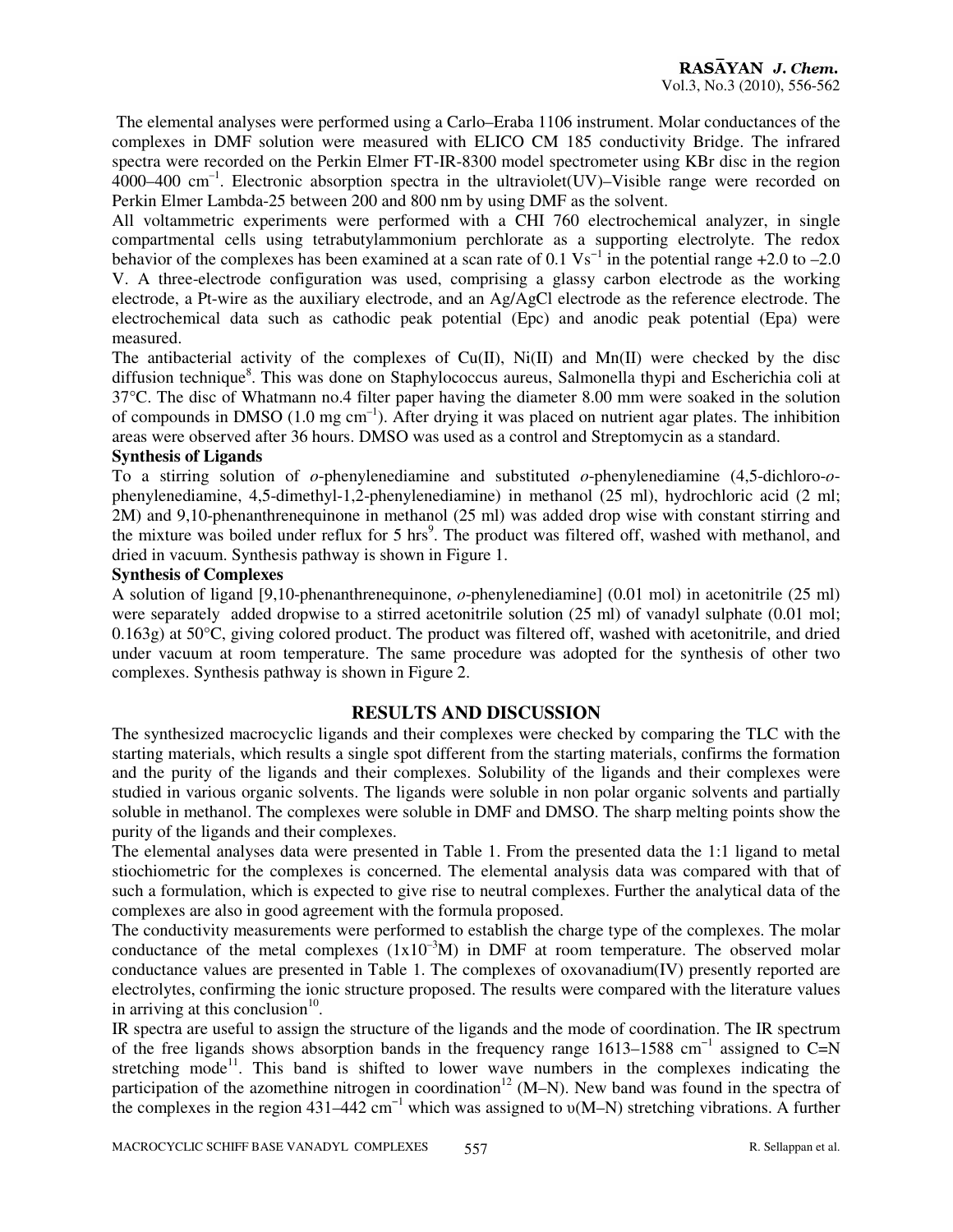examination of the IR spectra of the complexes reveals a band in the  $950-960$  cm<sup>-1</sup> region. This band is typical of oxometal species and is assigned to the V=O stretching of the vanadyl group<sup>13</sup>. The absence of band characteristic of  $v(C=0)$ , aromatic primary amine bands  $v(N-H)$  expected to appear in free 9,10phenanthrenequinone and phenylenediamines, respectively, confirms the formation of the proposed macrocyclic framework. The absorption bands in the frequency range 1064–1107 cm<sup>-1</sup> assigned to the  $SO_4^2$  ion as counter ion<sup>14</sup>. The spectral data are listed in Table 2.

The electronic spectrum of the ligands in DMSO shows absorption bands at 295 and 385 nm (Table 3). The bands are indicative of benzene and other chromophore moieties present in the ligands. The absorption bands of the complexes are shifted to longer wave length compared to that of the ligand as expected<sup>15</sup>. The d–d transitions<sup>16</sup> for the complexes were observed at 535–550 nm indicate that the complexes are square pyramidal geometry. A moderately intensive band observed in the range of 350– 385 nm is due to n– $\pi^*$  transition, and the strong band observed in the range of 265–290 nm is due to  $\pi$ – $\pi^*$ for these complexes $^{17}$ .

The cyclicvoltammetry studies were done by using DMSO as solvent with TBAP as supporting electrolyte and an Ag / AgCl as reference. The working electrode was a platinum electrode. A platinum wire served as the counter electrode. The electrochemical data such as cathodic peak potential  $(Ep_c)$ , anodic peak potential  $(Ep_a)$  are given in Table 3. The cyclicvoltammogram of the ligands may contain two peaks. One peak at  $Ep_c$  and another peak at  $Ep_a$ . The above peaks may be due to the reduction of the azomethine group and oxidation of the organic moiety. Vanadyl complexes are expected to undergo reduction to V(III), V(II) and oxidation to vanadium (V). The examination of the cyclicvoltammogram over the whole range reveals that the vanadyl complexes in the present study underwent an almost reversible oxidation to vanadium(V).

Antibacterial activities of the complexes have been carried out against bacteria like Staphylococcus aureus, Salmonella.thypi and Escherichia coli using nutrient agar medium by the well diffusion method<sup>18</sup>. The biological activity of the complexes was described in Table 4 and Figure 3.

The above values clearly indicate that the zone of inhibition area is greater for the metal complexes than the standard. The increase in antibacterial activity is due to faster diffusion of metal complexes as hole through the cell membrane or due to the combined activity effect of the metal and ligand. Such increased activity of the metal chelates can be explained on the basis of Overtone's concept and Chelation theory<sup>19</sup>.

The oxovanadium(IV) complexes have been screened for the evaluation of antibacterial activities. The complexes exhibited higher activities than the standard. Out of the three complexes,  $[VO(C_{42}H_{28}N_4)]SO_4$ has the higher activity, because of electron donating nature of the methyl group in the ligand environment. Some of the other oxovanadium(IV) complexes also showed higher antibacterial effects than those of the standard antibiotic. This phenomenon was explained based on chelation theory<sup>20</sup>.

The antibacterial activity is also dependent on the molecular structure of the compound, the employed solvent and the bacterial strain under consideration. Such screening of various organic compounds and identifying the active agents is essential because the successful prediction of a molecule and drug-like properties at the onset of drug design will pay off later in drug development.

# **CONCLUSION**

The ligands and the mononuclear macrocyclic complexes were characterized by Physico-chemical methods. The stoichiometric of the complexes have been proposed based on elemental analysis and molar conduction data. The coordination behavior of the ligands and its complexes has been determined with help of infrared spectra. The higher values of conductivity indicates the electrolytic nature of the mononuclear macrocyclic complexes, which was, supported IR spectra showing the presence of sulphate ions as the counter ions, in addition to the presence of V=O group. Electronic spectral studies indicate that the d-d transition of oxovanadium(IV) ion was responsible for the appearance of a band in the visible region. Vanadyl complexes are expected to undergo reduction to V(III) , V(II) and oxidation to vanadium(V). The ligands and the oxovanadium(IV) complexes have been screened for the evaluation of antibacterial activities. The complexes exhibited higher activities compare to that exhibited by the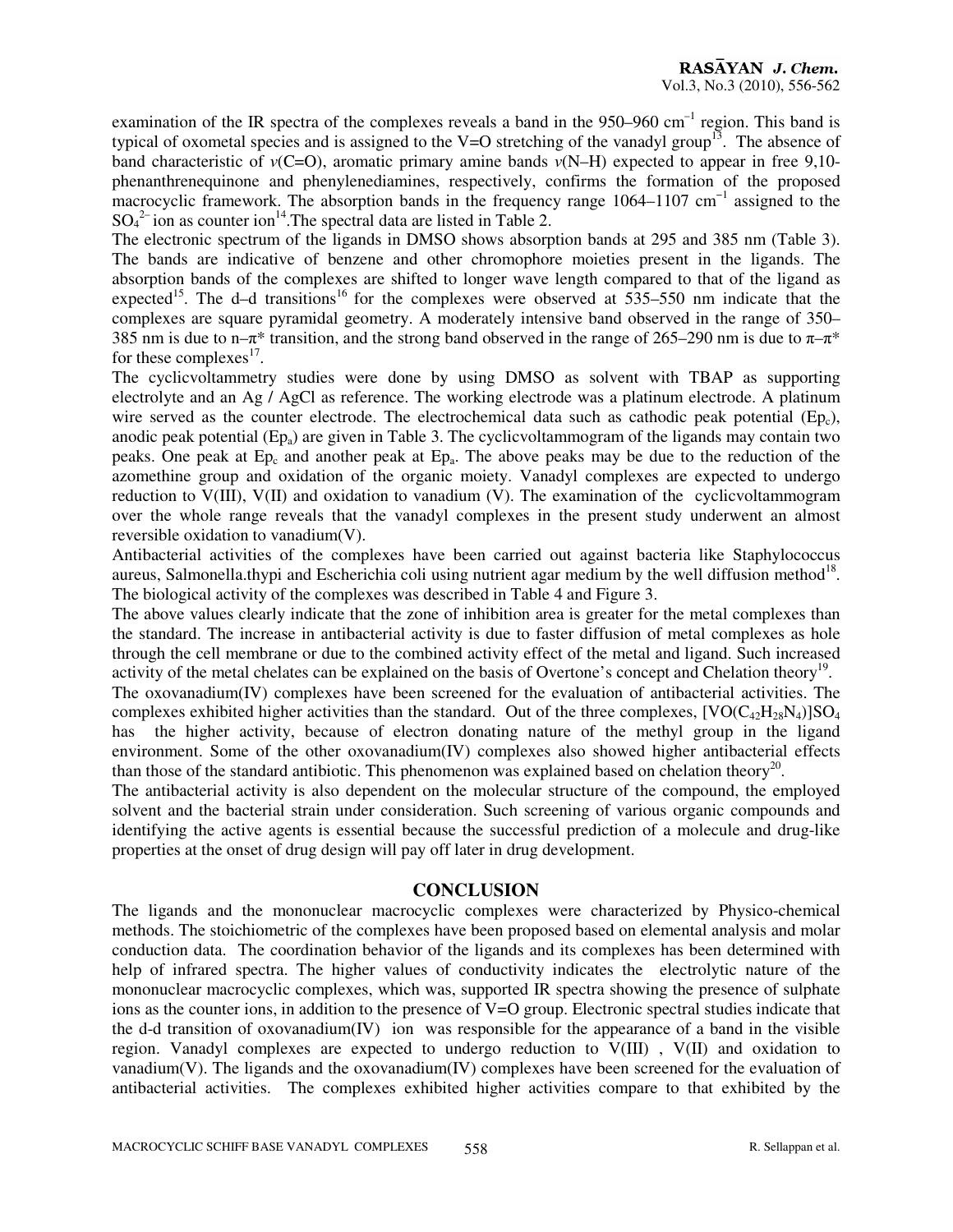standard. Out of the three complexes,  $[VO(C_{42}H_{28}N_4)]$  SO<sub>4</sub> is the higher activity, because of electron donating nature of the methyl group in the ligand environment.

#### **REFERENCES**

- 1. P. Sengupta, R. Dinda, S. Ghosh, and W.S. Sheldrich, *Polyhedron*, **22**, 447 (2003).
- 2. M.A. Pujar, B.S. Hadimani, S. Meenakumari, S.M. Gaddad and Y.F. Neelgund, *Curr. Sci.*, **55**, 353 (1986).
- 3. L. Mishra, A. Jha and A. K. Yadav, *Trans. Met. Chem.*, **22**, 406 (1977).
- 4. L. Mishra, *J. Ind. Chem. Soc.*, **76**, 175 (1999).
- 5. M. Formica, V. Fusi, M. Micheloni, R. Pontellini and P. Romani, *Coord. Chem. Rev.*, **184**, 347 (1994).
- 6. F. Firdaus, K. Fatma, M. Azam, S.N. Khan, A.U. Khan and M. Shakir, *Spectrochim. Acta A.*, **72**, 591 (2009).
- 7. S. Chandra and X. Sangeetika, *Spectrochim. Acta A.*, **60**, 147 (2004).
- 8. S. Chandra and L.K. Gupta, *Spectrochim. Acta A.*, **60**, 1563 (2004).
- 9. Mohammad Shakir , Yasser Azim, Hamida-Tun-Nisa Chishti, Parveen Shama, *Spectrochim. Acta A.*, **65**, 490 (2006).
- 10. G.G. Mohamed, M.M. Omar, A.A. Ibrahim, *Spectrochim. Acta A.*, **75**, 678 (2010).
- 11. K. Nakamoto, Infrared Spectra of Inorganic and Coordination Compounds, Wiley-Interscience, New York, Sixth Edition , (2009).
- 12. J.M. Sece, M. Quiros and M.J.G. Garmendia, *Polyhedron*, **19**, 1005 (2000).
- 13. W. Wang, F.L. Zeng and X. Wang, *Polyhedron*, **15**, 1699 (1996).
- *14.* T. Rosu, E. Pahontu, C. Maxim, R. Georgescu, N. Stanica, G.L. Almajan, A. Gulea, *Polyhedron*, **29**, 757 (2010).
- *15.* A.K. Varshney, S. Varshney and H.L. Sıngh, *Synth. React. Inorg. Met. Org. Chem*., **29**, 245 (1999).
- 16. A.C. Raimondi , V.R. de Souza , H.E. Toma ,A.S. Mangrich , T. Hasegawa and S. Nunes, *Polyhedron*, **23**, 2069 (2004).
- 17. J. Manonmani, M. Kandaswamy, V. Narayanan, R. Thirumurugan, S. Shanmuga Sundura Raj, G. Shanmugam, M.N. Ponnuswamy and H.K. Fun, *Polyhedron,* **20**, 303 (2001).
- 18. C. Perez, M. Pauli and P. Bazevque, *Acta. Biol. Med. Exp.*, **15**,113 (1990).
- 19. C.M. Sharaby, *Spectrochim. Acta A.*, **66**, 1278 (2007).
- 20. 19. N. Raman, *Res. J. Chem. Environ.*, **9,** 4 (2005). Table-1: Elemental analysis and molar conductance data of the ligands and their vanadyl complexes

|                                          | Calculated (Found) |         |         |         |              | $\Lambda_{\rm M}$                      |  |
|------------------------------------------|--------------------|---------|---------|---------|--------------|----------------------------------------|--|
| Ligands/<br>Complexes                    | C                  | H       | N       | Metal   | Color        | $(Ohm^{-1}$ cm <sup>2</sup><br>$mol-1$ |  |
| $C_{40}H_{24}N_4$                        | 86.33              | 03.59   | 10.07   |         | Greenish     |                                        |  |
|                                          | (86.29)            | (03.54) | (10.03) |         | yellow       | ۰                                      |  |
| [VO( $C_{40}H_{24}N_4$ )]SO <sub>4</sub> | 66.75              | 02.78   | 07.78   | 09.31   | Greenish     | 85                                     |  |
|                                          | (66.72)            | (02.74) | (07.77) | (09.27) | <b>Brown</b> |                                        |  |
|                                          | 69.36              | 02.31   | 08.09   |         |              |                                        |  |
| $C_{40}H_{20}N_4Cl_4$                    | (69.32)            | (02.27) | (08.02) |         | Yellow       |                                        |  |
|                                          |                    |         |         |         |              |                                        |  |
| $[VO(C_{40}H_{20}N_4Cl_4)]SO_4$          | 56.14              | 01.87   | 06.54   | 07.83   | Dark         |                                        |  |
|                                          | (56.11)            | (01.82) | (06.48) | (07.86) | <b>Brown</b> | 82                                     |  |
| $C_{44}H_{28}N_4$                        | 86.27              | 04.57   | 09.15   |         | Pale         |                                        |  |
|                                          | (86.25)            | (04.53) | (09.12) |         | yellow       | -                                      |  |
|                                          | 68.12              | 03.61   | 07.22   | 08.64   | Dark         |                                        |  |
| $[VO(C_{44}H_{32}N_4)] SO_4$             | (68.10)            | (03.54) | (07.16) | (08.61) | Green        | 89                                     |  |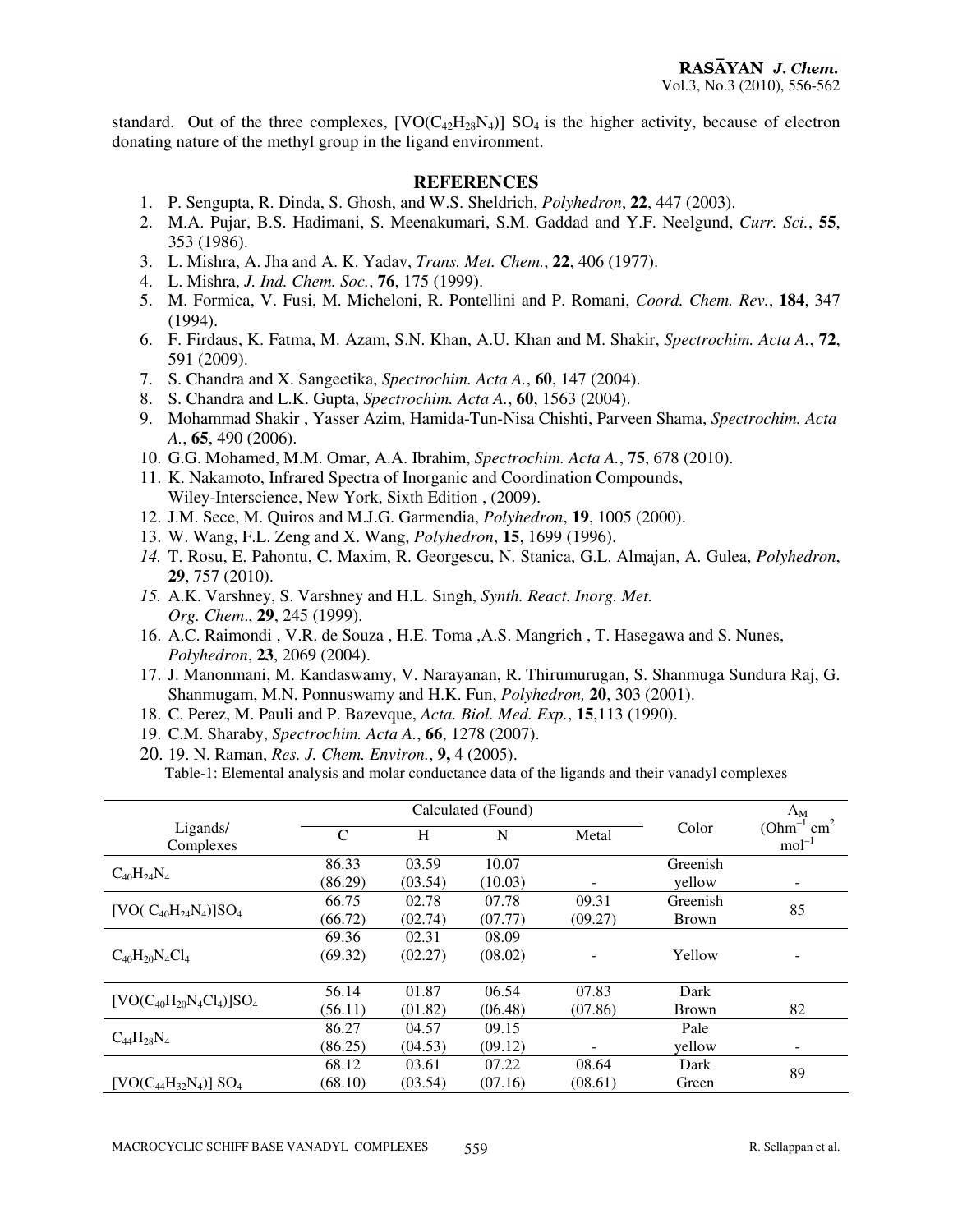| Ligands/Complexes                        | $C = N$<br>$(cm^{-1})$ | $C - N$<br>$(cm^{-1})$ | $V=O$<br>$(cm^{-1})$ | $M-N$<br>$(cm^{-1})$ | $SO_4^2$<br>$(cm^{-1})$ |
|------------------------------------------|------------------------|------------------------|----------------------|----------------------|-------------------------|
| $C_{40}H_{24}N_4$                        | 1606                   | 1475                   |                      |                      |                         |
| [VO( $C_{40}H_{24}N_4$ )]SO <sub>4</sub> | 1566                   | 1468                   | 961                  | 437                  | 1064                    |
| $C_{40}H_{20}N_4Cl_4$                    | 1588                   | 1460                   |                      |                      |                         |
| $[VO(C_{40}H_{20}N_4Cl_4)]SO_4$          | 1568                   | 1456                   | 957                  | 431                  | 1107                    |
| $C_{44}H_{28}N_4$                        | 1613                   | 1480                   |                      |                      |                         |
| $[VO(C_{44}H_{32}N_4)] SO_4$             | 1570                   | 1472                   | 959                  | 442                  | 1095                    |

## Table-2:Infrared spectral data for macrocyclic Schiff ligands and their vanadyl complexes

Table-3:Electronic absorption spectral data and cyclic voltammetric data of the ligands and complexes

| Ligands/Complexes               | *<br>$\pi\rightarrow\pi$<br>(nm) | $n\rightarrow\pi$<br>(nm) | $L \rightarrow M$<br>(CT)<br>(nm) | $d-d$<br>(nm) | Epc<br>(V)          | Epa<br>(V)          | $\Delta$ Ep<br>(V) |
|---------------------------------|----------------------------------|---------------------------|-----------------------------------|---------------|---------------------|---------------------|--------------------|
| $C_{40}H_{24}N_4$               | 290                              | 385                       | $\qquad \qquad -$                 |               | $-1.29, 0.33$       |                     |                    |
| $[VO(C_{40}H_{24}N_4)]SO_4$     | 245,285                          | 360                       | 455                               | 550           | $-0.44,$<br>$-1.8$  | $-1.26$             | 0.2                |
| $C_{40}H_{20}N_4Cl_4$           | 290                              | 380                       | $\blacksquare$                    |               | $-0.42,$<br>$-1.49$ | $-1.23$             | 0.26               |
| $[VO(C_{40}H_{20}N_4Cl_4)]SO_4$ | 280                              | 375                       | 470                               | 535           | $-0.11,$<br>$-0.63$ | $-0.86,$<br>$-1.00$ | 0.37               |
| $C_{44}H_{28}N_4$               | 265                              | 350                       |                                   |               | $-0.27,$<br>$-1.3$  |                     |                    |
| $[VO(C_{44}H_{32}N_4)] SO_4$    | 280                              | 365                       | 465                               | 540           | $-0.8$              | $-1.11,$<br>$-1.26$ | 0.31               |

## Table-4: Antibacterial activities of macrocyclic Schiff base vanadyl complexes

| Compound                        | Staphylococcus aureus<br>(mm) |             | Salmonella thypi<br>(mm) |             | Escherichia coli<br>(mm) |             |
|---------------------------------|-------------------------------|-------------|--------------------------|-------------|--------------------------|-------------|
|                                 | $25(\mu l)$                   | $50(\mu l)$ | $25(\mu l)$              | $50(\mu l)$ | $25(\mu l)$              | $50(\mu l)$ |
| Standard                        | 12                            | 15          | 8                        | Q           | 12                       | 18          |
| $[VO(C_{40}H_{24}N_4)]SO_4$     | 8                             | 18          | O                        | 10          | 19                       | 20          |
| $[VO(C_{40}H_{20}N_4Cl_4)]SO_4$ | Q                             | 17          | 8                        | a           | 18                       | 17          |
| $[VO(C_{44}H_{32}N_4)]SO_4$     | 13                            | 18          | Q                        | 10          | 19                       | 23          |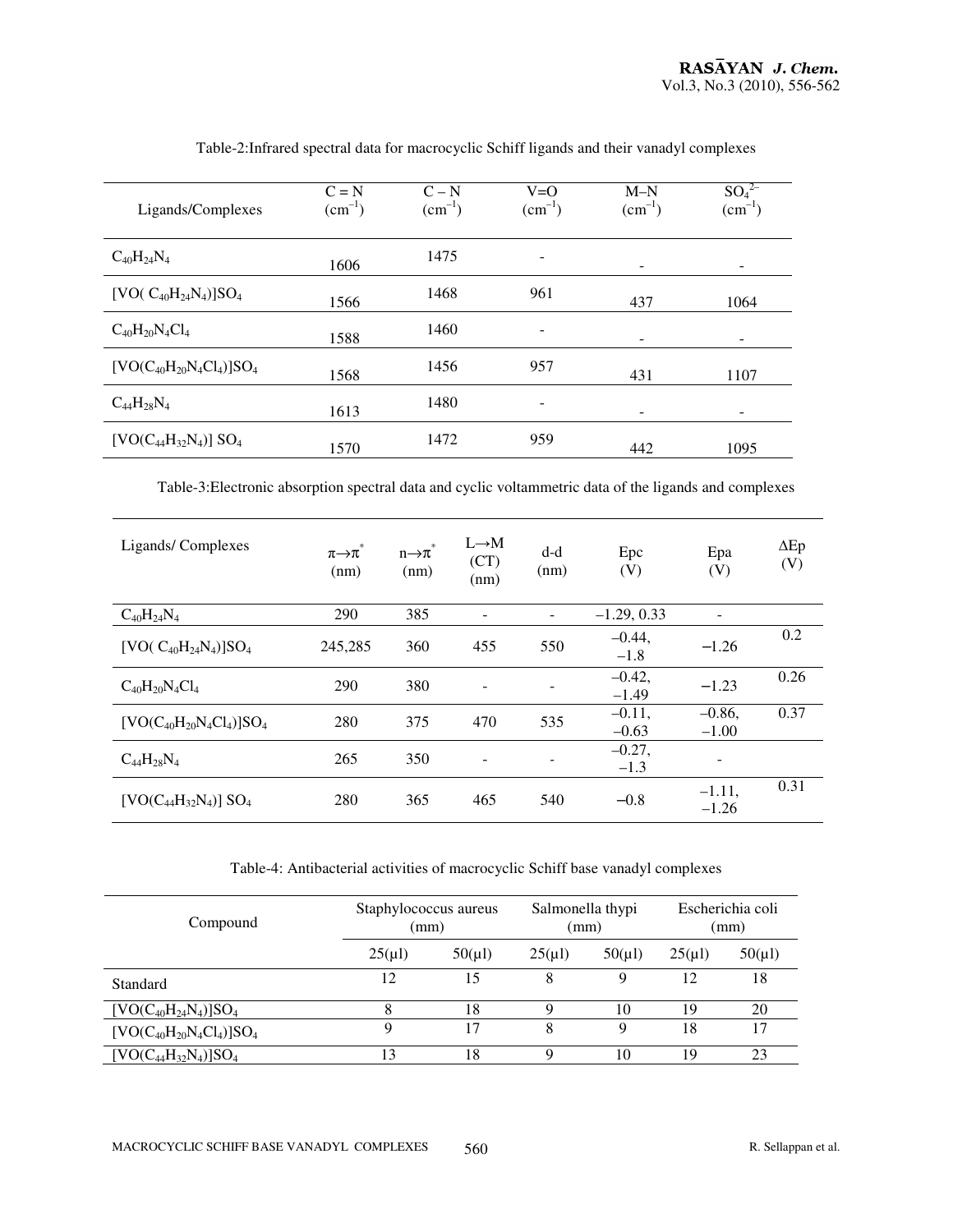











Fig.-3: Difference between the antimicrobial activities of the macrocyclic Schiff base metal complexes. 1.Standard, 2.  $[VO(C_{40}H_{24}N_4)]SO_4$ , 3.  $[VO(C_{40}H_{20}N_4Cl_4)]SO_4$ , 4.  $[VO(C_{44}H_{32}N_4)]SO_4$ .